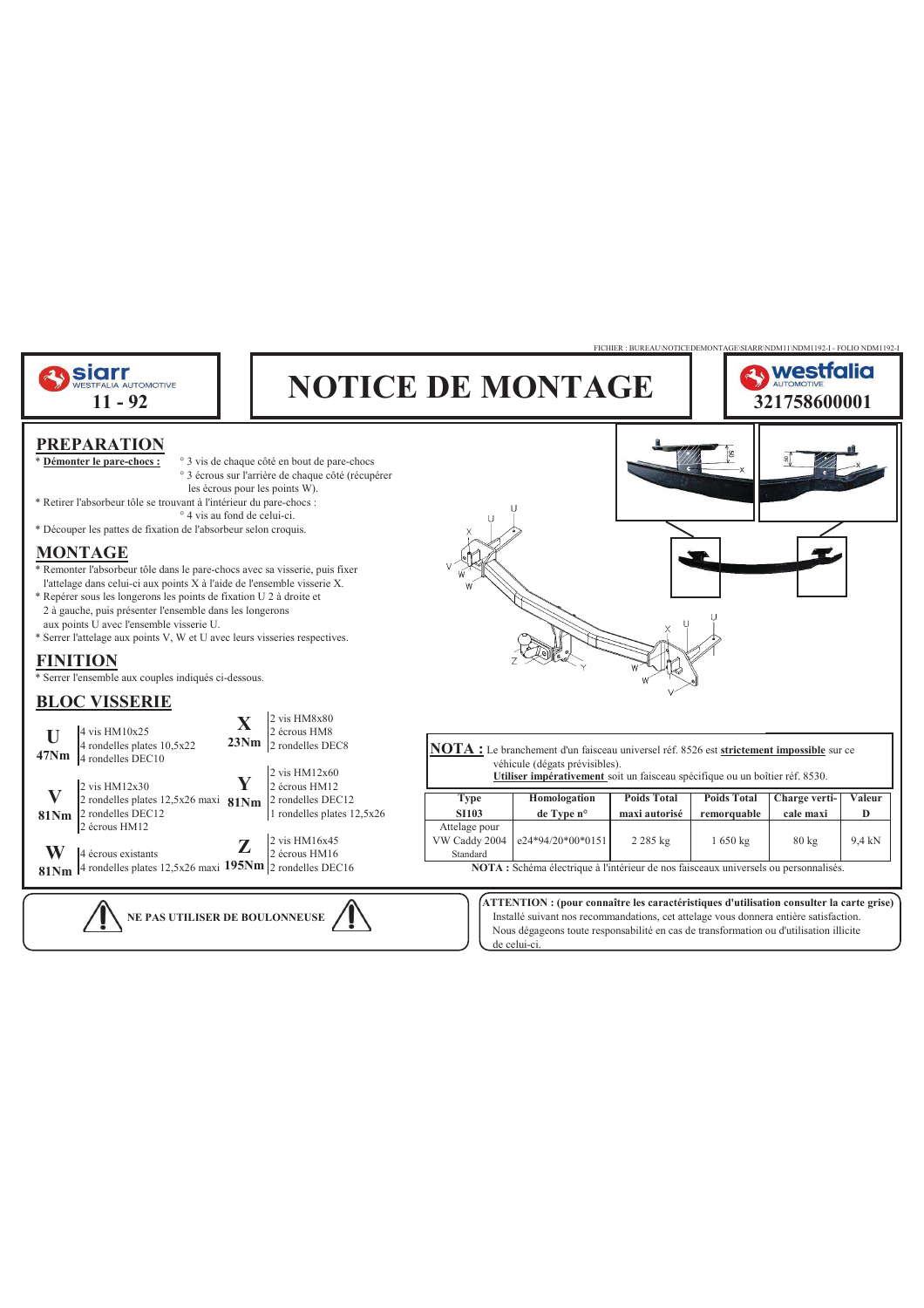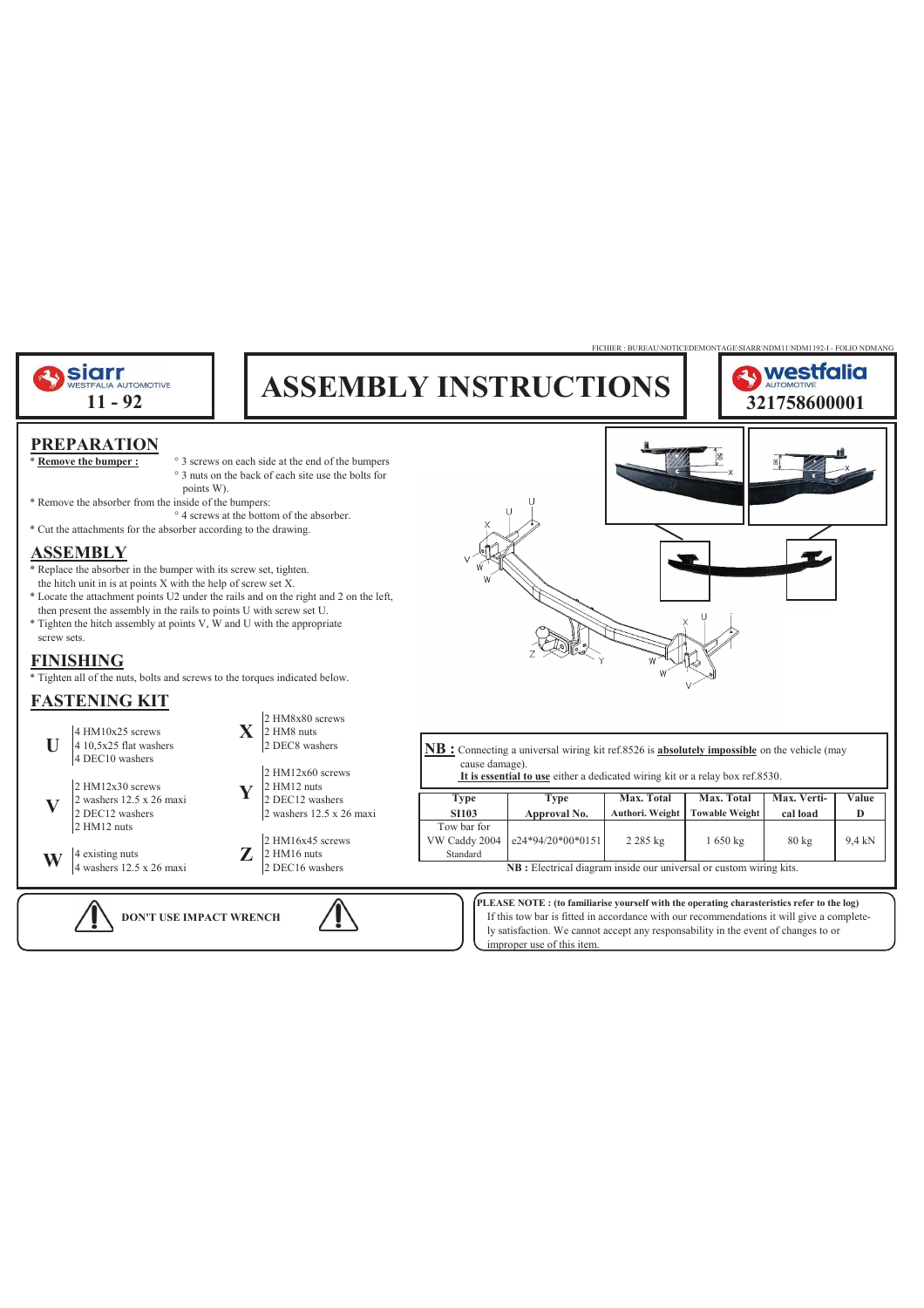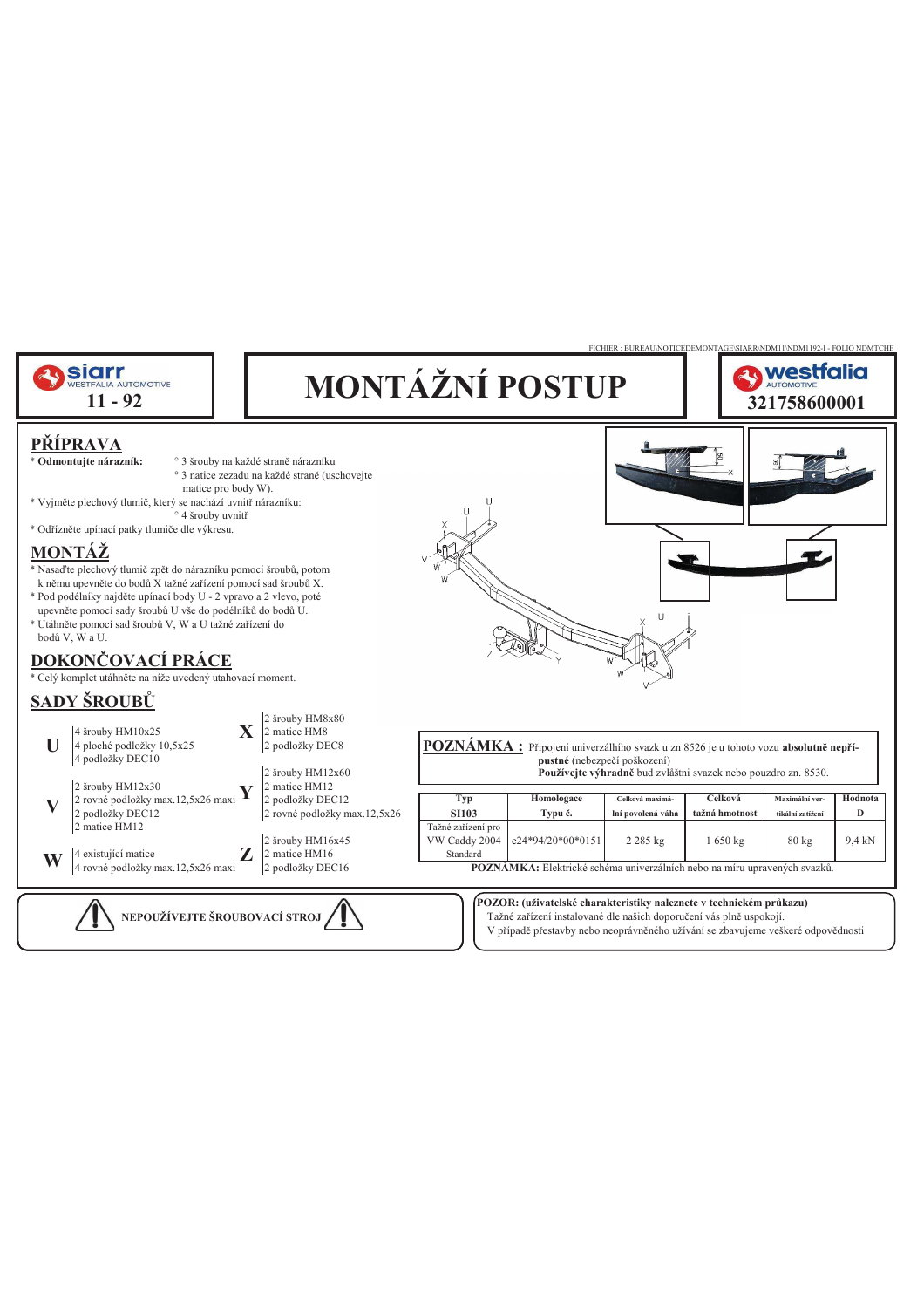

Hvis dette anhængertræk monteres i henhold til vores anvisninger, vil det være til din fulde tilfredshed. Vi fralægger os ethvert ansvar ved ulovlig ændring eller brug af anhængertrækket.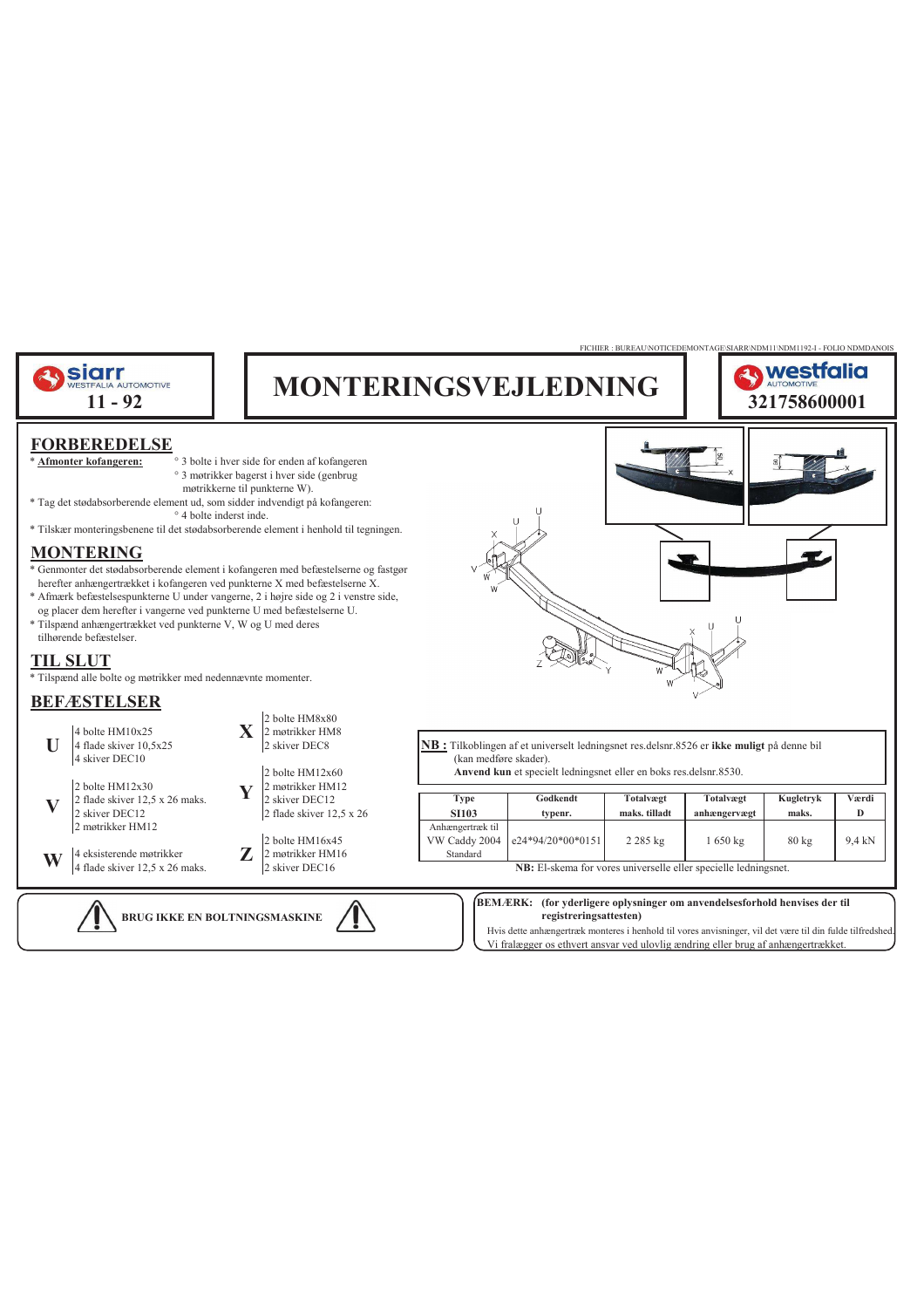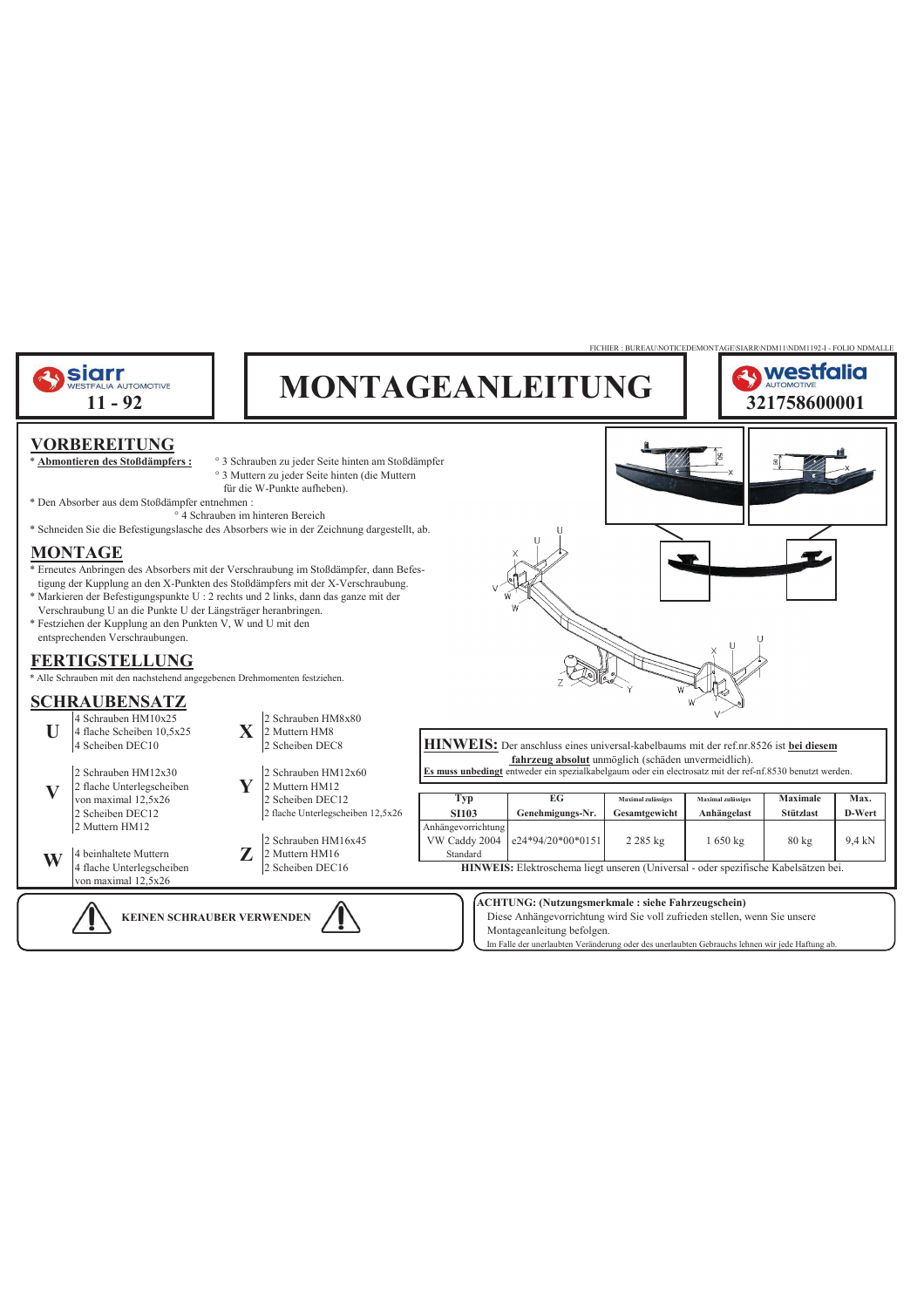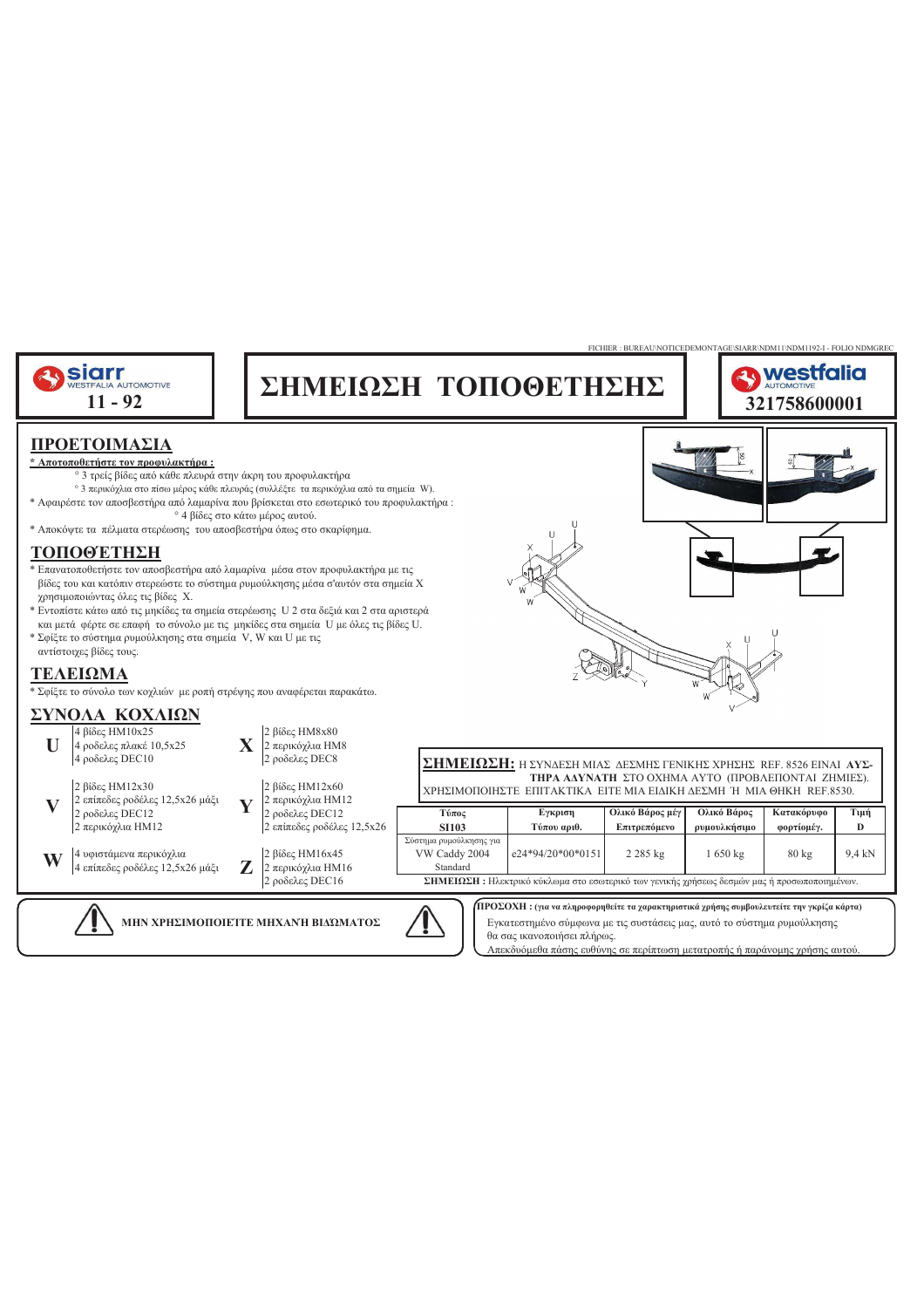

No asumiremos ninguna responsabilidad en caso de que haya sido transformado o utilizado ilícitamente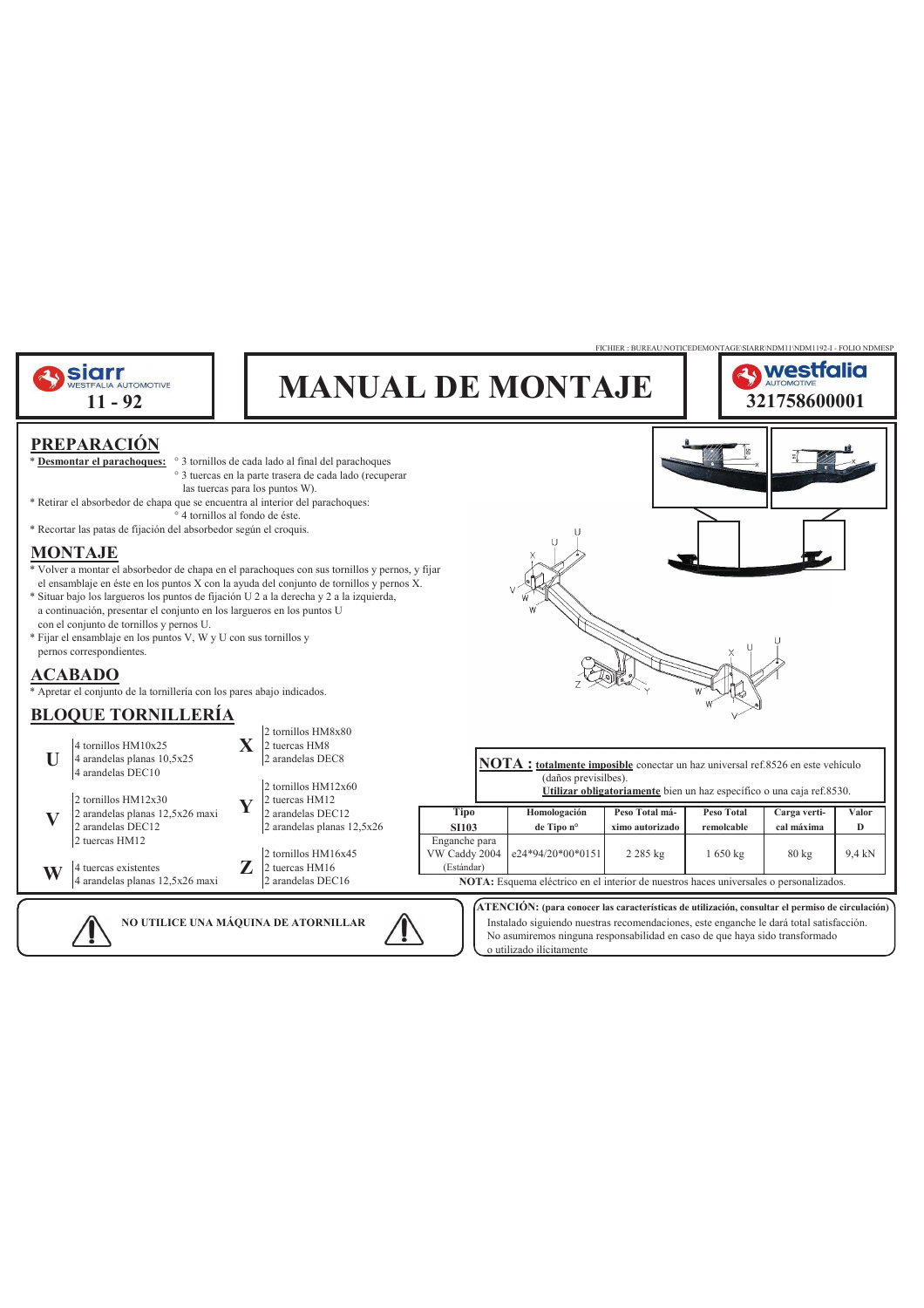

**ÄLÄ KÄYTÄ PULTTAUSKONETTA** Suositusten mukaan asennettuna tämä vetokoukku täyttää odotuksesi. Emme ota vastuuta, jos laitetta muutetaan tai käytetään ohjeiden vastaisesti.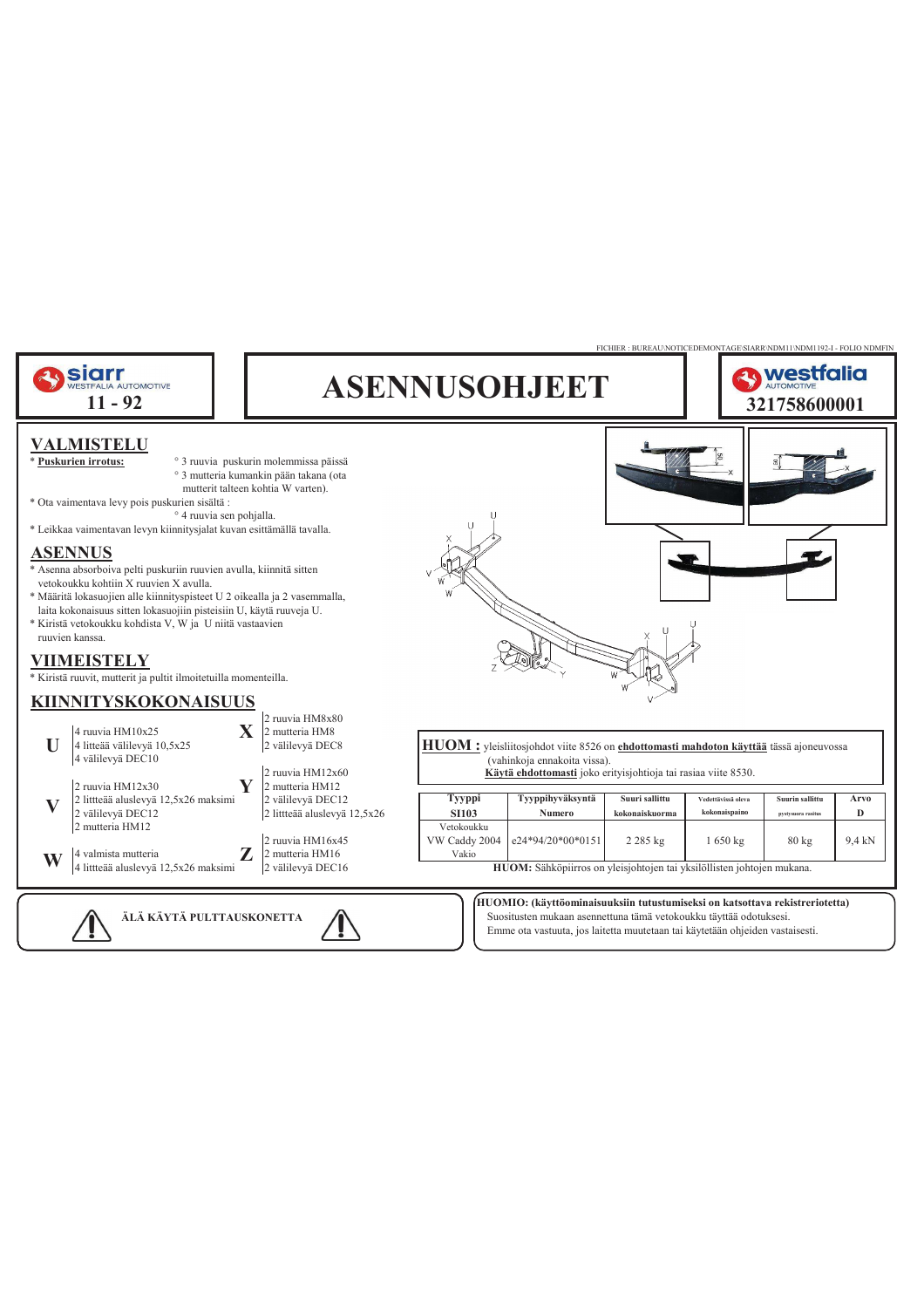

completamente soddisfatti.

Respingiamo ogni responsabilità in caso di trasformazione o utilizzo illecito dello stesso.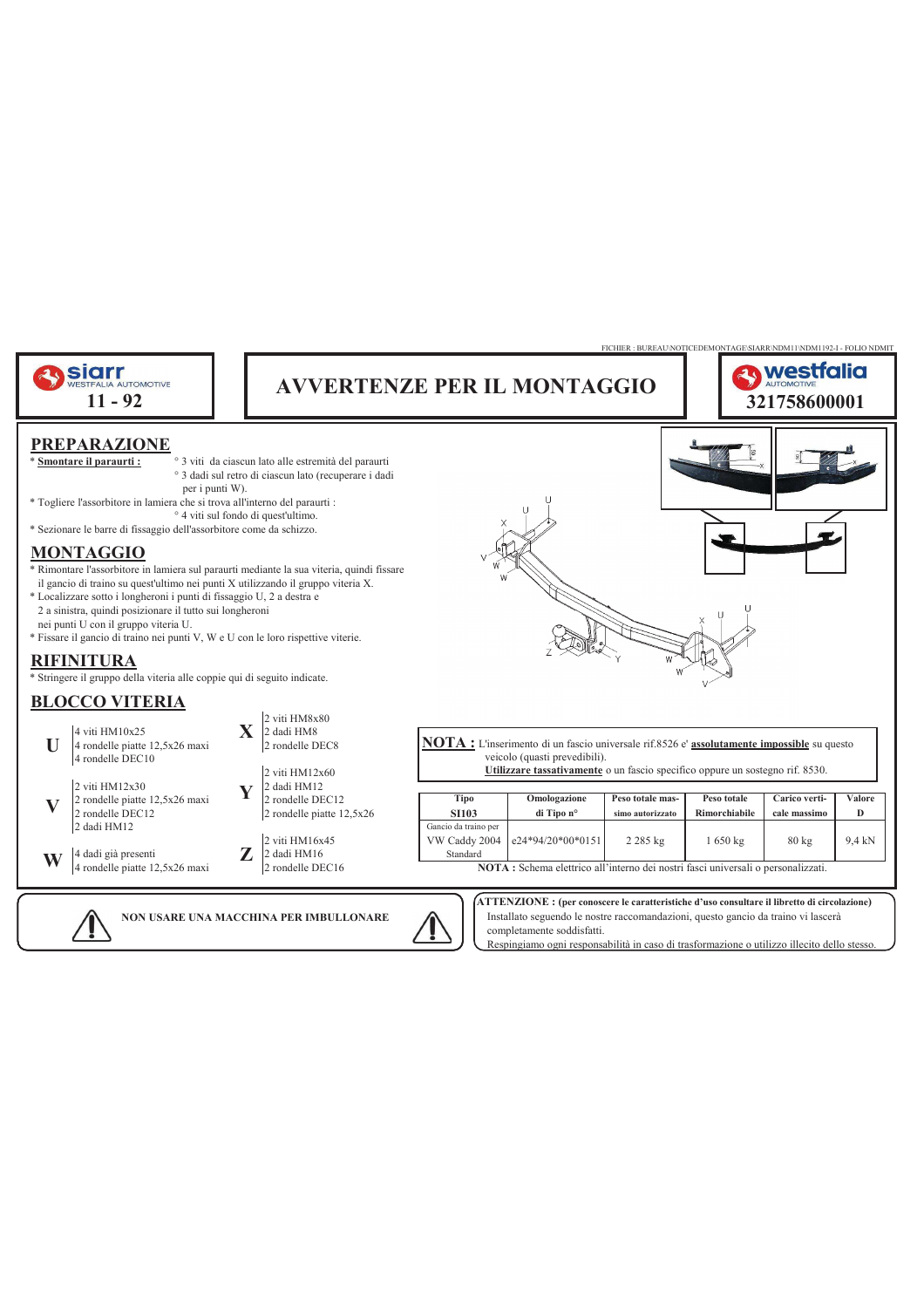

volle tevredenheid stemmen. Wij stellen ons niet aansprakelijk in geval van wijziging of onrechtmatig gebruik.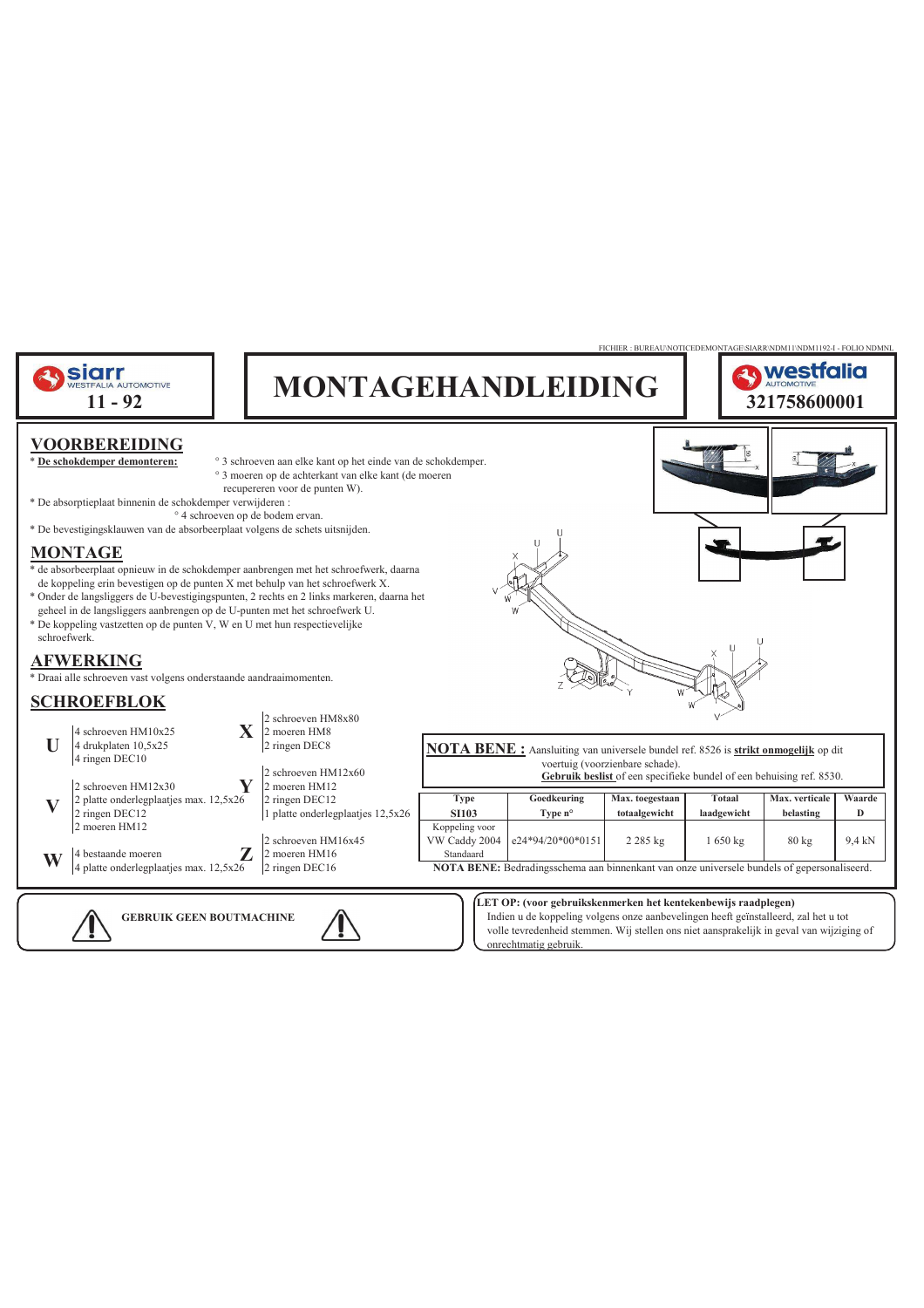

**IKKE BRUK BOULONNEUSEN** Ved å installere innretningen i samsvar med våre anbefalinger vil du få maksimalt utbytte av dette tilhengerfestet.

Vi fraskriver oss alt ansvar hvis tilhengerfestet endres eller brukes på ulovlig måte.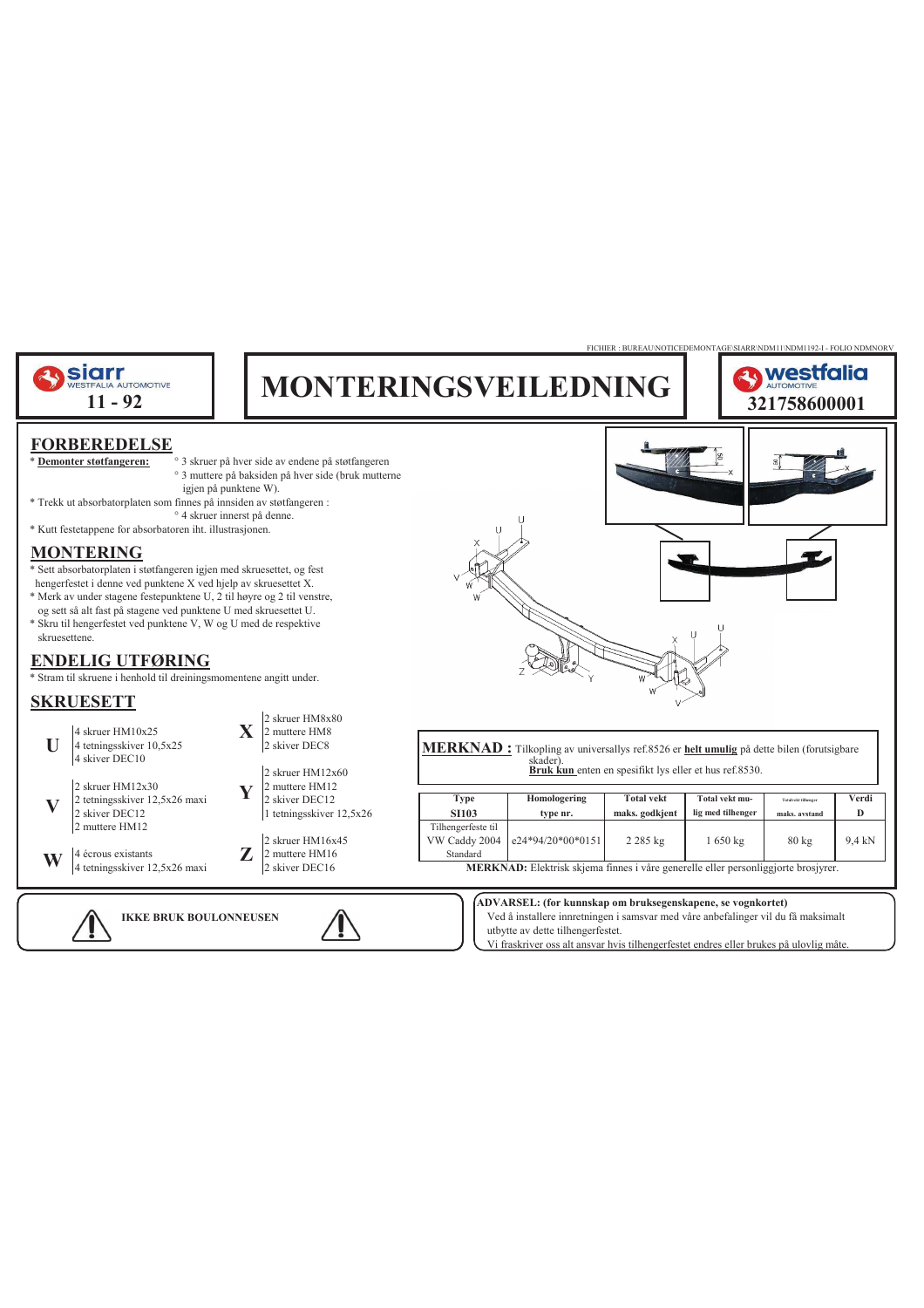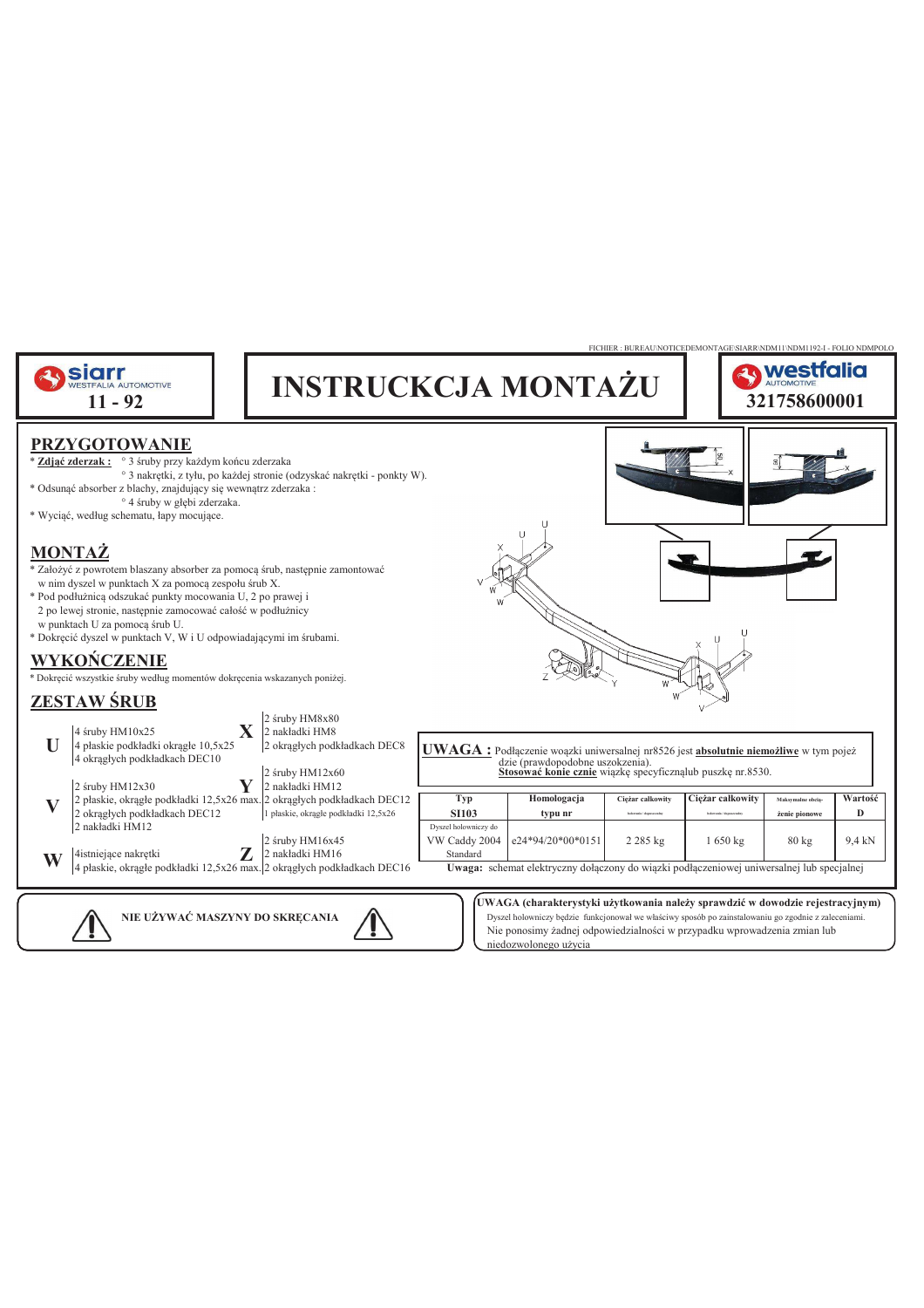